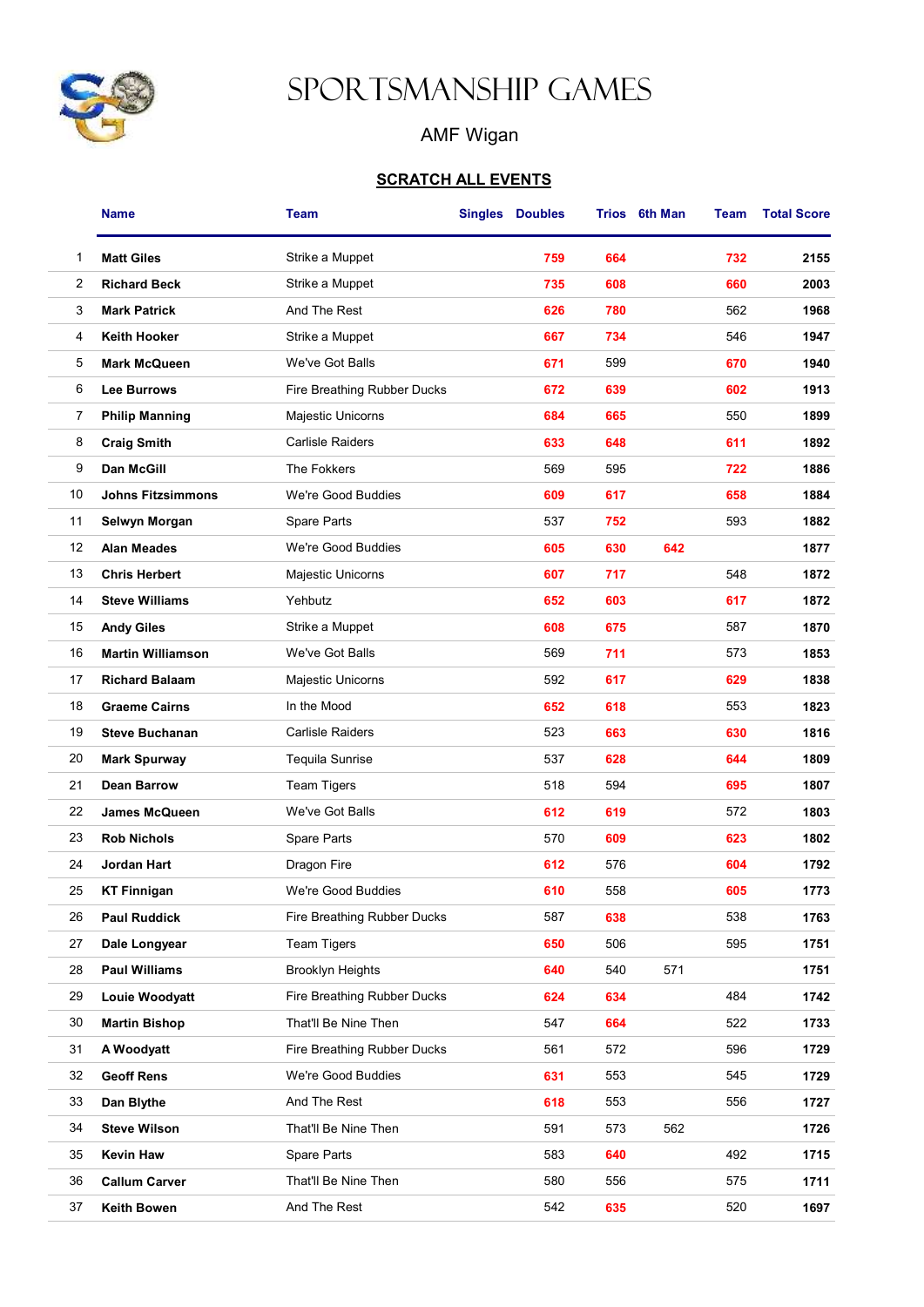|    | <b>Name</b>              | <b>Team</b>             | <b>Singles</b> | <b>Doubles</b> |     | Trios 6th Man | Team | <b>Total Score</b> |
|----|--------------------------|-------------------------|----------------|----------------|-----|---------------|------|--------------------|
| 38 | Josh Hazell              | The Fokkers             |                | 588            | 450 |               | 657  | 1695               |
| 39 | <b>Roger Hurst</b>       | Damdifino               |                | 577            | 665 |               | 452  | 1694               |
| 40 | <b>Nicky Donowski</b>    | Majestic Unicorns       |                | 602            | 571 | 518           |      | 1691               |
| 41 | <b>Liam Charles</b>      | <b>Brooklyn Heights</b> |                | 605            | 465 |               | 619  | 1689               |
| 42 | <b>David Rutherford</b>  | <b>Team Tigers</b>      |                | 546            | 574 |               | 548  | 1668               |
| 43 | <b>Karen Parslow</b>     | Strike a Muppet         |                | 563            | 531 | 571           |      | 1665               |
| 44 | <b>Jess Davidson</b>     | Majestic Unicorns       |                | 607            | 512 |               | 544  | 1663               |
| 45 | <b>Steve McLean</b>      | Yehbutz                 |                | 619            | 504 |               | 535  | 1658               |
| 46 | <b>Colin Marshall</b>    | <b>Team Tigers</b>      |                | 532            | 551 |               | 573  | 1656               |
| 47 | <b>Brian Hallam</b>      | Damdifino               |                | 543            | 581 | 526           |      | 1650               |
| 48 | <b>Bill Nichols</b>      | <b>Spare Parts</b>      |                | 624            | 545 | 475           |      | 1644               |
| 49 | <b>Sean Davies</b>       | <b>Mixed Nuts</b>       |                | 591            | 528 |               | 522  | 1641               |
| 50 | <b>Eddie Bear</b>        | We've Got Balls         |                | 577            | 529 |               | 523  | 1629               |
| 51 | <b>Colin Laing</b>       | That'll Be Nine Then    |                | 567            | 563 |               | 499  | 1629               |
| 52 | <b>Adam Booth</b>        | Strike a Muppet         |                | 607            | 471 |               | 546  | 1624               |
| 53 | <b>Simon Bartram</b>     | And The Rest            |                | 528            | 546 |               | 546  | 1620               |
| 54 | <b>Andrew Hart</b>       | Friends                 |                | 565            | 546 |               | 452  | 1563               |
| 55 | <b>Tony Mault</b>        | Damdifino               |                | 548            | 512 |               | 501  | 1561               |
| 56 | <b>Mark Short</b>        | Spare Parts             |                | 513            | 514 |               | 534  | 1561               |
| 57 | <b>Christian Burgess</b> | In the Mood             |                | 592            | 487 |               | 482  | 1561               |
| 58 | <b>Phil Gore</b>         | <b>Mixed Nuts</b>       |                | 546            | 554 |               | 457  | 1557               |
| 59 | <b>Alex O'Brien</b>      | <b>Brooklyn Heights</b> |                | 508            | 478 |               | 567  | 1553               |
| 60 | <b>Harriet Harmon</b>    | And The Rest            |                | 570            | 488 |               | 494  | 1552               |
| 61 | lan Lee                  | <b>Brooklyn Heights</b> |                | 524            | 503 |               | 523  | 1550               |
| 62 | <b>Tony Gale</b>         | <b>Tequila Sunrise</b>  |                | 535            | 500 |               | 514  | 1549               |
| 63 | <b>James Mitchell</b>    | Dragon Fire             |                | 557            | 491 |               | 497  | 1545               |
| 64 | <b>Mandy Spearing</b>    | The Unbowlievables      |                | 502            | 558 |               | 484  | 1544               |
| 65 | <b>Colin Sowerbutts</b>  | <b>Brooklyn Heights</b> |                | 464            | 471 |               | 605  | 1540               |
| 66 | <b>Daniel Short</b>      | Spare Parts             |                | 505            | 534 |               | 492  | 1531               |
| 67 | Denise Jackson           | <b>Tequila Sunrise</b>  |                | 531            | 474 |               | 520  | 1525               |
| 68 | Jamie McRonald           | <b>Carlisle Raiders</b> |                | 544            | 462 | 500           |      | 1506               |
| 69 | <b>Hazel McQueen</b>     | We've Got Balls         |                | 425            | 491 |               | 583  | 1499               |
| 70 | <b>Vikki Hawkes</b>      | Dragon Fire             |                | 509            | 462 |               | 522  | 1493               |
| 71 | <b>Phil Waddington</b>   | The Unbowlievables      |                | 505            | 466 |               | 515  | 1486               |
| 72 | <b>Col Okell</b>         | Friends                 |                | 519            | 532 |               | 435  | 1486               |
| 73 | Alan Hourihan            | Dragon Fire             |                | 503            | 493 |               | 481  | 1477               |
| 74 | <b>Sue Green</b>         | <b>Mixed Nuts</b>       |                | 513            | 510 |               | 445  | 1468               |
| 75 | <b>Mick Langley</b>      | <b>Team Tigers</b>      |                | 507            | 421 |               | 538  | 1466               |
| 76 | <b>Alan Smith</b>        | Yehbutz                 |                | 489            | 453 |               | 523  | 1465               |
| 77 | Joshua Mullins           | Dragon Fire             |                | 525            | 486 |               | 451  | 1462               |
| 78 | <b>Jason Farrall</b>     | The Unbowlievables      |                | 518            | 411 | 530           |      | 1459               |
| 79 | <b>Allan Green</b>       | Damdifino               |                | 433            | 486 |               | 534  | 1453               |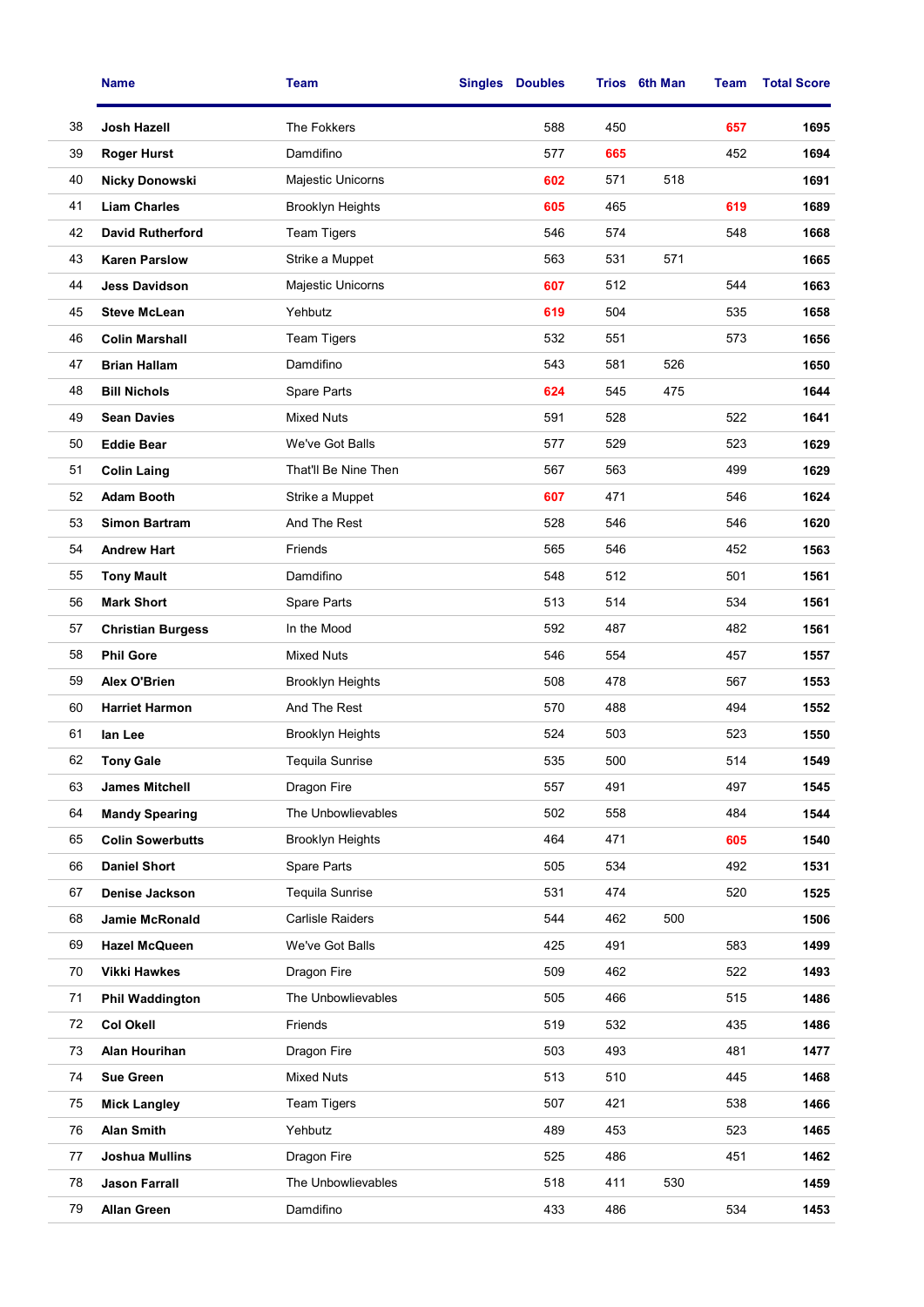|     | <b>Name</b>                 | <b>Team</b>                 | <b>Singles</b> | <b>Doubles</b> | Trios | 6th Man | <b>Team</b> | <b>Total Score</b> |
|-----|-----------------------------|-----------------------------|----------------|----------------|-------|---------|-------------|--------------------|
| 80  | <b>Mark Burgess</b>         | In the Mood                 |                | 506            | 475   |         | 471         | 1452               |
| 81  | <b>Stephen Wells</b>        | Fire Breathing Rubber Ducks |                | 462            | 529   | 456     |             | 1447               |
| 82  | <b>Brian Buchanan</b>       | Carlisle Raiders            |                | 471            | 426   |         | 540         | 1437               |
| 83  | <b>Ste Jones</b>            | Friends                     |                | 501            | 441   |         | 493         | 1435               |
| 84  | <b>Bob Wyatt</b>            | <b>Mixed Nuts</b>           |                | 443            | 483   |         | 493         | 1419               |
| 85  | <b>Malcolm Jones</b>        | In the Mood                 |                | 544            | 468   | 401     |             | 1413               |
| 86  | Jim Jacobs                  | <b>Team Wantz</b>           |                | 397            | 492   | 523     |             | 1412               |
| 87  | <b>Mary Mault</b>           | Damdifino                   |                | 478            | 439   |         | 494         | 1411               |
| 88  | <b>Steve Wedgbury-Locke</b> | In the Mood                 |                | 525            | 467   |         | 418         | 1410               |
| 89  | <b>Charles Murray</b>       | In the Mood                 |                | 447            | 411   |         | 545         | 1403               |
| 90  | <b>Suzanne McLean</b>       | <b>Brooklyn Heights</b>     |                | 499            | 445   |         | 456         | 1400               |
| 91  | <b>Mike Hastings</b>        | <b>Team Wantz</b>           |                | 425            | 447   |         | 523         | 1395               |
| 92  | <b>Ruth Molineaux</b>       | Yehbutz                     |                | 471            | 450   |         | 468         | 1389               |
| 93  | <b>Katie Haime</b>          | <b>Tequila Sunrise</b>      |                | 484            | 426   |         | 479         | 1389               |
| 94  | Linda Spurway               | Tequila Sunrise             |                | 468            | 494   | 422     |             | 1384               |
| 95  | <b>Lloyd Cooper</b>         | The Unbowlievables          |                | 419            | 494   |         | 469         | 1382               |
| 96  | <b>John Shurrock</b>        | Damdifino                   |                | 479            | 471   |         | 431         | 1381               |
| 97  | <b>Sandra Williams</b>      | Yehbutz                     |                | 514            | 382   | 484     |             | 1380               |
| 98  | <b>Martin Ashton</b>        | We've Got Balls             |                | 786            |       | 592     |             | 1378               |
| 99  | Dave Goodwin                | Yehbutz                     |                | 499            | 444   |         | 422         | 1365               |
| 100 | <b>Sandra Church</b>        | That'll Be Nine Then        |                | 422            | 488   |         | 454         | 1364               |
| 101 | <b>Clare Tracey</b>         | We're Good Buddies          |                | 618            | 190   |         | 555         | 1363               |
| 102 | Anne Waddington             | The Unbowlievables          |                | 515            | 399   |         | 424         | 1338               |
| 103 | <b>Wendy Simpson</b>        | And The Rest                |                | 509            | 395   | 434     |             | 1338               |
| 104 | <b>Steve Crossland</b>      | <b>Carlisle Raiders</b>     |                | 394            | 413   |         | 530         | 1337               |
| 105 | <b>Sally Gale</b>           | Tequila Sunrise             |                | 430            | 525   |         | 373         | 1328               |
| 106 | <b>Reginald Barnes</b>      | The Unbowlievables          |                | 506            | 376   |         | 417         | 1299               |
| 107 | <b>Pat Mullins</b>          | Dragon Fire                 |                | 419            | 460   | 418     |             | 1297               |
| 108 | <b>Simon Whitehouse</b>     | The Fokkers                 |                | 407            | 441   |         | 435         | 1283               |
| 109 | Dave O'Brien                | Friends                     |                | 411            | 414   |         | 450         | 1275               |
| 110 | <b>Christine Jacobs</b>     | Team Wantz                  |                | 430            | 399   |         | 428         | 1257               |
| 111 | <b>Brian Davies</b>         | <b>Mixed Nuts</b>           |                | 406            | 455   |         | 390         | 1251               |
| 112 | <b>Karen Chorlton</b>       | We're Good Buddies          |                | 421            | 357   |         | 458         | 1236               |
| 113 | Lyn O'Brien                 | Friends                     |                | 411            | 402   |         | 407         | 1220               |
| 114 | <b>Bill Riley</b>           | Carlisle Raiders            |                | 456            | 352   |         | 382         | 1190               |
| 115 | <b>Paul Sparrowhawk</b>     | Fire Breathing Rubber Ducks |                | 422            | 347   |         | 411         | 1180               |
| 116 | Lynn Jones                  | Friends                     |                | 393            | 390   | 395     |             | 1178               |
| 117 | Luke Johnstone              | Majestic Unicorns           |                | 651            |       |         | 524         | 1175               |
| 118 | <b>Chris Howland</b>        | Team Wantz                  |                | 387            | 363   |         | 415         | 1165               |
| 119 | <b>Pete Boddison</b>        | The Fokkers                 |                | 369            | 402   | 380     |             | 1151               |
| 120 | <b>Denise Bishop</b>        | That'll Be Nine Then        |                | 412            | 381   |         | 356         | 1149               |
| 121 | <b>Sheila Hastings</b>      | Team Wantz                  |                | 330            | 382   |         | 435         | 1147               |